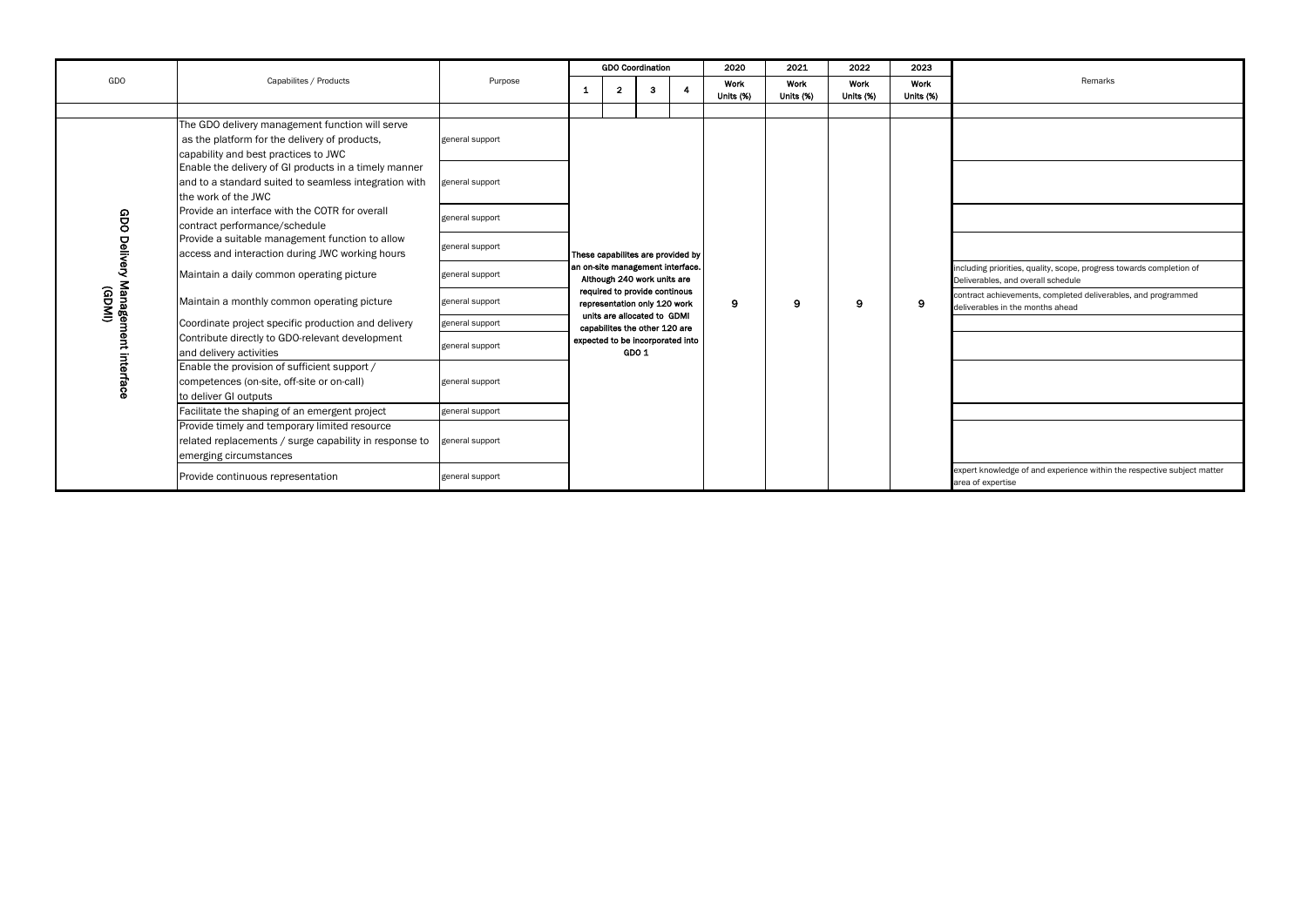|                                   | Short notice liasion (GDMI)                                                     | general support       | X                         | Q                         | Q            | Q            |    |    |    |    |  |
|-----------------------------------|---------------------------------------------------------------------------------|-----------------------|---------------------------|---------------------------|--------------|--------------|----|----|----|----|--|
|                                   | Integrated management of JWC GI production                                      | general support       | $\boldsymbol{\chi}$       | Q                         | Q            | Q            |    |    |    |    |  |
|                                   | Integrated management of External GI production                                 | general support       | $\mathbf{x}$              | S                         | Q            | Q            |    |    |    |    |  |
|                                   | Data acquisition in coordination with SHAPE GEO                                 |                       |                           |                           |              |              |    |    |    |    |  |
|                                   | Support Branch                                                                  | strat / oper delivery | $\mathbf{x}$              | S                         | Q            | Q            |    |    |    |    |  |
|                                   | Analysis and provision of (soft-copy) geospatial products strat / oper delivery |                       | $\boldsymbol{\chi}$       | S                         | s            | Q            |    |    |    |    |  |
|                                   |                                                                                 |                       |                           |                           |              |              |    |    |    |    |  |
|                                   | Analysis and provision of (hard-copy) geospatial                                | strat / oper delivery | $\mathbf{x}$              | S                         | Q            | Q            |    |    |    |    |  |
|                                   | products                                                                        |                       |                           |                           |              |              |    |    |    |    |  |
|                                   | Vector data processing and modelling                                            | strat / oper delivery | $\boldsymbol{\mathsf{X}}$ | S.                        | S            | Q            |    |    |    |    |  |
|                                   | Raster data processing and modelling                                            | strat / oper delivery | $\boldsymbol{\mathsf{X}}$ | S.                        | S.           | Q            |    |    |    |    |  |
|                                   | Validation of acquired and produced Geo data                                    | strat / oper delivery | $\mathbf{x}$              | S.                        | S            | Q            |    |    |    |    |  |
|                                   | Develop and deliver any additional GI products                                  | strat / oper delivery | $\boldsymbol{\mathsf{X}}$ | S                         | Q            | Q            |    |    |    |    |  |
|                                   | Deliver and manage the GI Quality Control & Quality<br>Assurance process        | strat / oper delivery | $\mathbf{x}$              | S                         | S            | S            |    |    |    |    |  |
|                                   | Input to JWC Workshop(s)                                                        | strat / oper planning | $\boldsymbol{\mathsf{X}}$ | S                         | S.           | S            |    |    |    |    |  |
|                                   | Storage of acquired and produced Geo data                                       | strat / oper delivery | S                         | $\mathsf{X}$              | s            | Q            |    |    |    |    |  |
| Geospatial Information Production | Processing of acquired and produced Geo data                                    | strat / oper delivery | $\mathbf{s}$              | $\mathbf{x}$              | S.           | Q            |    |    |    |    |  |
|                                   | Protection of acquired and produced Geo data                                    | strat / oper delivery | S.                        | $\mathsf{X}$              | S.           | Q            |    |    |    |    |  |
|                                   | Provide alternative formats as per project-specific                             |                       |                           |                           |              |              |    |    |    |    |  |
|                                   | requirements                                                                    | multi                 | S.                        | X                         | S            | Q            |    |    |    |    |  |
|                                   | Maintain scenario specific metadata                                             | general support       | <b>S</b>                  | $\mathbf X$               | Q            | Q            |    |    |    |    |  |
| GDO <sub>1</sub>                  | Dissemination of scenario content                                               | general support       | $\mathbf{s}$              | $\mathsf{X}$              | Q            | $\bf Q$      | 45 | 45 | 35 | 35 |  |
|                                   | Process and deliver data release requests                                       | general support       | S.                        | X.                        | Q            | Q            |    |    |    |    |  |
|                                   | Provide and maintain core GIS and geospatial web-                               |                       |                           |                           |              |              |    |    |    |    |  |
|                                   | services to Functional Areas Systems                                            | general support       | S                         | X.                        | s            | S.           |    |    |    |    |  |
|                                   | Set-up, operate and maintain core GIS and geospatial                            |                       |                           |                           |              |              |    |    |    |    |  |
|                                   | web-services and applications (e.g. iGeoSit) for viewing                        | general support       | S                         | $\boldsymbol{\mathsf{x}}$ | S            | S            |    |    |    |    |  |
|                                   | geospatial reference data                                                       |                       |                           |                           |              |              |    |    |    |    |  |
|                                   | Design, develop and demonstrate solutions to improve                            | multi                 | S.                        | S                         | X            | S            |    |    |    |    |  |
|                                   | geospatially referenced data delivery                                           |                       |                           |                           |              |              |    |    |    |    |  |
|                                   | Test and evaluate innovative solutions to deliver                               | multi                 | S                         | S.                        | X            | S            |    |    |    |    |  |
|                                   | geospatially referenced data<br>Contribute to the development and delivery of   |                       |                           |                           |              |              |    |    |    |    |  |
|                                   | transformational Geo capabilities                                               | multi                 | S                         | S.                        | $\mathbf{x}$ | S.           |    |    |    |    |  |
|                                   | Support transformative and innovative Geo activity                              | multi                 | S.                        | S                         | X.           | S.           |    |    |    |    |  |
|                                   | Support JWC's hosting transformative and innovative                             |                       |                           |                           |              |              |    |    |    |    |  |
|                                   | Geo activity                                                                    | multi                 | S                         | S.                        | $\mathbf{x}$ | S.           |    |    |    |    |  |
|                                   | SME advice on core GIS and JWC provisioned                                      |                       |                           |                           |              |              |    |    |    |    |  |
|                                   | geospatial services.                                                            | knowledge development | S.                        | X.                        | S.           | S.           |    |    |    |    |  |
|                                   | Provision of scenario and subject-matter-expert (SME)                           | knowledge development | S.                        | S.                        | S.           | $\mathbf{x}$ |    |    |    |    |  |
|                                   | related advice                                                                  |                       |                           |                           |              |              |    |    |    |    |  |
|                                   | Provide functional Geo support                                                  | general support       | S.                        | S.                        | S.           | $\mathbf{x}$ |    |    |    |    |  |
|                                   | SME advice on core GIS compliancy and JWC                                       | knowledge development | S                         | S                         | S            | X.           |    |    |    |    |  |
|                                   | provisioned geospatial web-services                                             |                       |                           |                           |              |              |    |    |    |    |  |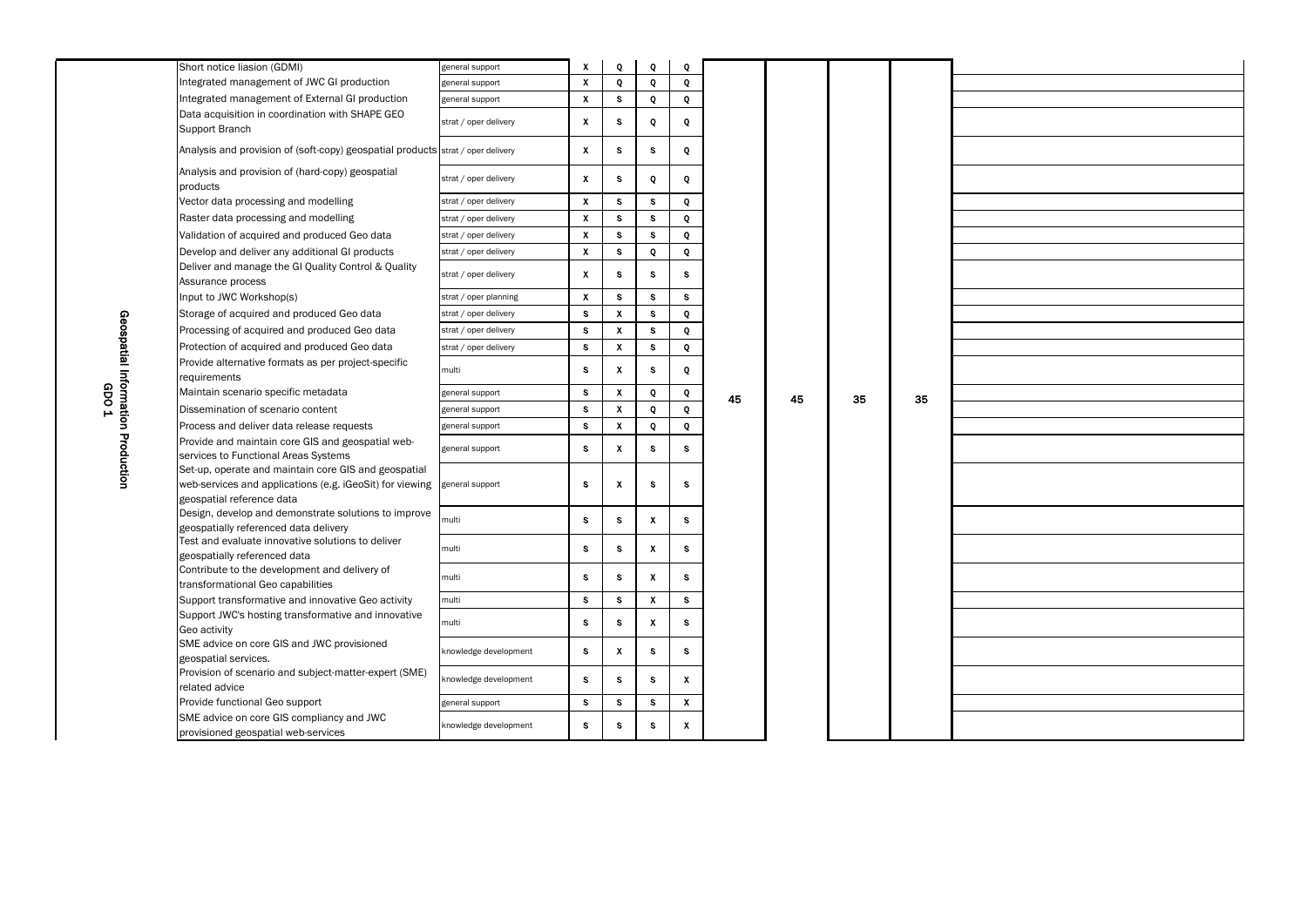|                                   | Storage of acquired and produced Geo data                                                                                                     | strat / oper delivery | s                         | $\boldsymbol{X}$          | S            | Q            |    |    |    |    |  |
|-----------------------------------|-----------------------------------------------------------------------------------------------------------------------------------------------|-----------------------|---------------------------|---------------------------|--------------|--------------|----|----|----|----|--|
|                                   | Processing of acquired and produced Geo data                                                                                                  | strat / oper delivery | S                         | $\boldsymbol{\mathsf{x}}$ | S            | Q            |    |    |    |    |  |
|                                   | Protection of acquired and produced Geo data                                                                                                  | strat / oper delivery | S                         | $\boldsymbol{\mathsf{X}}$ | S            | Q            |    |    |    |    |  |
|                                   | Provide alternative formats as per project-specific<br>requirements                                                                           | multi                 | S                         | $\boldsymbol{\mathsf{x}}$ | S            | Q            |    |    |    |    |  |
|                                   | Maintain scenario specific metadata                                                                                                           | general support       | $\mathbf{s}$              | $\boldsymbol{\mathsf{X}}$ | Q            | $\mathbf{Q}$ |    |    |    |    |  |
|                                   | Dissemination of scenario content                                                                                                             | general support       | S                         | $\mathbf{x}$              | Q            | Q            |    |    |    |    |  |
|                                   | Process and deliver data release requests                                                                                                     | general support       | S                         | $\boldsymbol{\mathsf{X}}$ | Q            | $\mathbf{Q}$ |    |    |    |    |  |
|                                   | Provide and maintain core GIS and geospatial web-<br>services to Functional Areas Systems                                                     | general support       | S                         | $\boldsymbol{\mathsf{x}}$ | S            | S            |    |    |    |    |  |
|                                   | Set-up, operate and maintain core GIS and geospatial<br>web-services and applications (e.g. iGeoSit) for viewing<br>geospatial reference data | general support       | S                         | $\boldsymbol{\mathsf{X}}$ | S            | $\mathbf s$  |    |    |    |    |  |
|                                   | SME advice on core GIS and JWC provisioned<br>geospatial services.                                                                            | knowledge development | S                         | $\boldsymbol{\mathsf{x}}$ | S            | S            |    |    |    |    |  |
|                                   | Integrated management of External GI production                                                                                               | general support       | X                         | S                         | Q            | $\mathbf{Q}$ |    |    |    |    |  |
| Geospatial Information Management | Data acquisition in coordination with SHAPE GEO<br>Support Branch                                                                             | strat / oper delivery | X                         | S                         | Q            | Q            |    |    |    |    |  |
|                                   | Analysis and provision of (soft-copy) geospatial products strat / oper delivery                                                               |                       | X                         | S                         | S            | Q            |    |    |    |    |  |
| GDO 2                             | Analysis and provision of (hard-copy) geospatial<br>products                                                                                  | strat / oper delivery | X                         | S                         | Q            | Q            | 14 | 14 | 14 | 14 |  |
|                                   | Vector data processing and modelling                                                                                                          | strat / oper delivery | X                         | S                         | S            | Q            |    |    |    |    |  |
|                                   | Raster data processing and modelling                                                                                                          | strat / oper delivery | X                         | <b>S</b>                  | s            | $\mathbf{Q}$ |    |    |    |    |  |
|                                   | Validation of acquired and produced Geo data                                                                                                  | strat / oper delivery | $\boldsymbol{\mathsf{x}}$ | $\mathbf{s}$              | s            | Q            |    |    |    |    |  |
|                                   | Develop and deliver any additional GI products                                                                                                | strat / oper delivery | $\boldsymbol{\mathsf{x}}$ | S                         | Q            | Q            |    |    |    |    |  |
|                                   | Deliver and manage the GI Quality Control & Quality<br>Assurance process                                                                      | strat / oper delivery | X                         | S.                        | S            | S            |    |    |    |    |  |
|                                   | Input to JWC Workshop(s)                                                                                                                      | strat / oper planning | X                         | S                         | S            | S            |    |    |    |    |  |
|                                   | Design, develop and demonstrate solutions to improve<br>geospatially referenced data delivery                                                 | multi                 | S                         | S                         | X            | S            |    |    |    |    |  |
|                                   | Test and evaluate innovative solutions to deliver<br>geospatially referenced data                                                             | multi                 | S                         | s                         | X            | S            |    |    |    |    |  |
|                                   | Contribute to the development and delivery of<br>transformational Geo capabilities                                                            | multi                 | S                         | S                         | $\mathsf{X}$ | S            |    |    |    |    |  |
|                                   | Support transformative and innovative Geo activity                                                                                            | multi                 | S                         | $\mathbf{s}$              | $\mathsf{X}$ | S            |    |    |    |    |  |
|                                   | Support JWC's hosting transformative and innovative<br>Geo activity                                                                           | multi                 | S                         | S.                        | X.           | S            |    |    |    |    |  |
|                                   | Provision of scenario and subject-matter-expert (SME)<br>related advice                                                                       | knowledge development | S                         | <b>S</b>                  | S            | $\mathbf{x}$ |    |    |    |    |  |
|                                   | Provide functional Geo support                                                                                                                | general support       | S.                        | S                         | S            | $\mathsf{X}$ |    |    |    |    |  |
|                                   | SME advice on core GIS compliancy and JWC<br>provisioned geospatial web-services                                                              | knowledge development | S                         | s                         | S            | X            |    |    |    |    |  |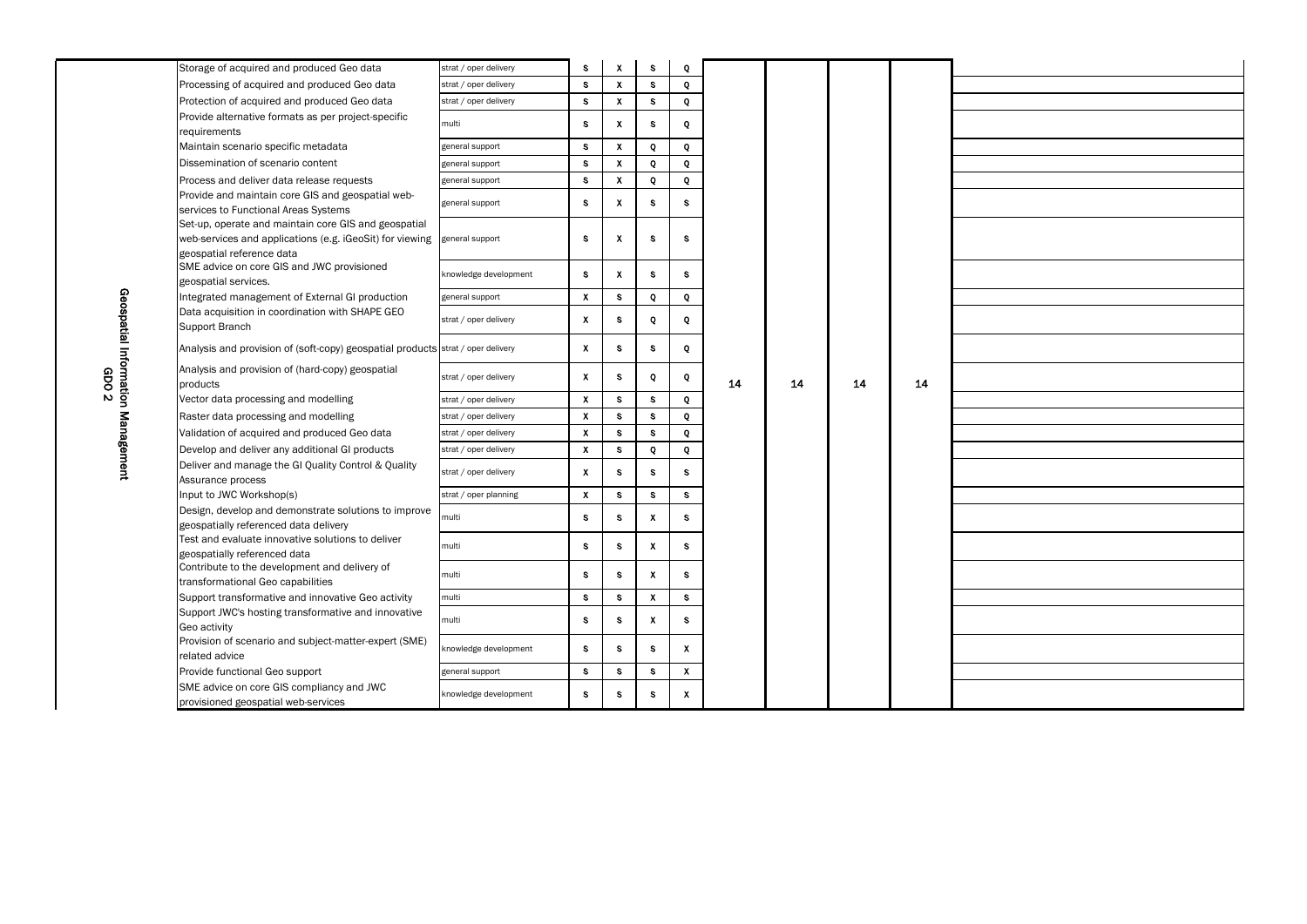|                        | Design, develop and demonstrate solutions to improve<br>geospatially referenced data delivery                                                 | multi                 | $\mathbf{s}$   | S.           | $\mathbf{x}$ | <b>S</b>     |   |   |    |    |  |
|------------------------|-----------------------------------------------------------------------------------------------------------------------------------------------|-----------------------|----------------|--------------|--------------|--------------|---|---|----|----|--|
|                        | Test and evaluate innovative solutions to deliver<br>geospatially referenced data                                                             | multi                 | S.             | S.           | $\mathbf{X}$ | S.           |   |   |    |    |  |
|                        | Contribute to the development and delivery of<br>transformational Geo capabilities                                                            | multi                 | S.             | S.           | $\mathbf{X}$ | $\mathbf{s}$ |   |   |    |    |  |
|                        | Support transformative and innovative Geo activity                                                                                            | multi                 | S.             | S.           | $\mathbf{x}$ | S.           |   |   |    |    |  |
| Geospatial             | Support JWC's hosting transformative and innovative<br>Geo activity                                                                           | multi                 | S.             | S.           | $\mathbf{x}$ | S.           |   |   |    |    |  |
|                        | Storage of acquired and produced Geo data                                                                                                     | strat / oper delivery | S.             | $\mathbf{X}$ | $\mathbf{s}$ | $\bf Q$      |   |   |    |    |  |
|                        | Processing of acquired and produced Geo data                                                                                                  | strat / oper delivery | S.             | $\mathsf{X}$ | $\mathbf{s}$ | $\mathbf{Q}$ |   |   |    |    |  |
|                        | Protection of acquired and produced Geo data                                                                                                  | strat / oper delivery | S              | $\mathsf{x}$ | $\mathbf{s}$ | Q            |   |   |    |    |  |
| lation                 | Provide alternative formats as per project-specific<br>requirements                                                                           | multi                 | S.             |              | S.           | Q            |   |   |    |    |  |
| GDO<br>Lra<br>$\omega$ | Provide and maintain core GIS and geospatial web-<br>services to Functional Areas Systems                                                     | general support       | S.             | $\mathsf{x}$ | S.           | $\mathbf{s}$ | 9 | 9 | 12 | 12 |  |
| Sfo<br><b>TION</b>     | Set-up, operate and maintain core GIS and geospatial<br>web-services and applications (e.g. iGeoSit) for viewing<br>geospatial reference data | general support       | S.             | X.           | <b>S</b>     | $\mathbf{s}$ |   |   |    |    |  |
|                        | SME advice on core GIS and JWC provisioned<br>geospatial services.                                                                            | knowledge development | S.             | X            | S.           | <b>S</b>     |   |   |    |    |  |
|                        | Analysis and provision of (soft-copy) geospatial products strat / oper delivery                                                               |                       | $\mathsf{X}$   | S.           | $\mathbf{s}$ | Q            |   |   |    |    |  |
|                        | Vector data processing and modelling                                                                                                          | strat / oper delivery | $\mathsf{X}^-$ | $\mathbf{s}$ | $\mathbf{s}$ | Q            |   |   |    |    |  |
|                        | Raster data processing and modelling                                                                                                          | strat / oper delivery | $\mathbf{x}$   | S.           | $\mathbf{s}$ | Q            |   |   |    |    |  |
|                        | Validation of acquired and produced Geo data                                                                                                  | strat / oper delivery | X.             | S.           | $\mathbf{s}$ | Q            |   |   |    |    |  |
|                        | Deliver and manage the GI Quality Control & Quality<br>Assurance process                                                                      | strat / oper delivery | $\mathbf{x}$   | S.           | S.           | <b>S</b>     |   |   |    |    |  |
|                        | SME advice on core GIS compliancy and JWC<br>provisioned geospatial web-services                                                              | knowledge development | S.             | S.           | S.           | $\mathbf{x}$ |   |   |    |    |  |